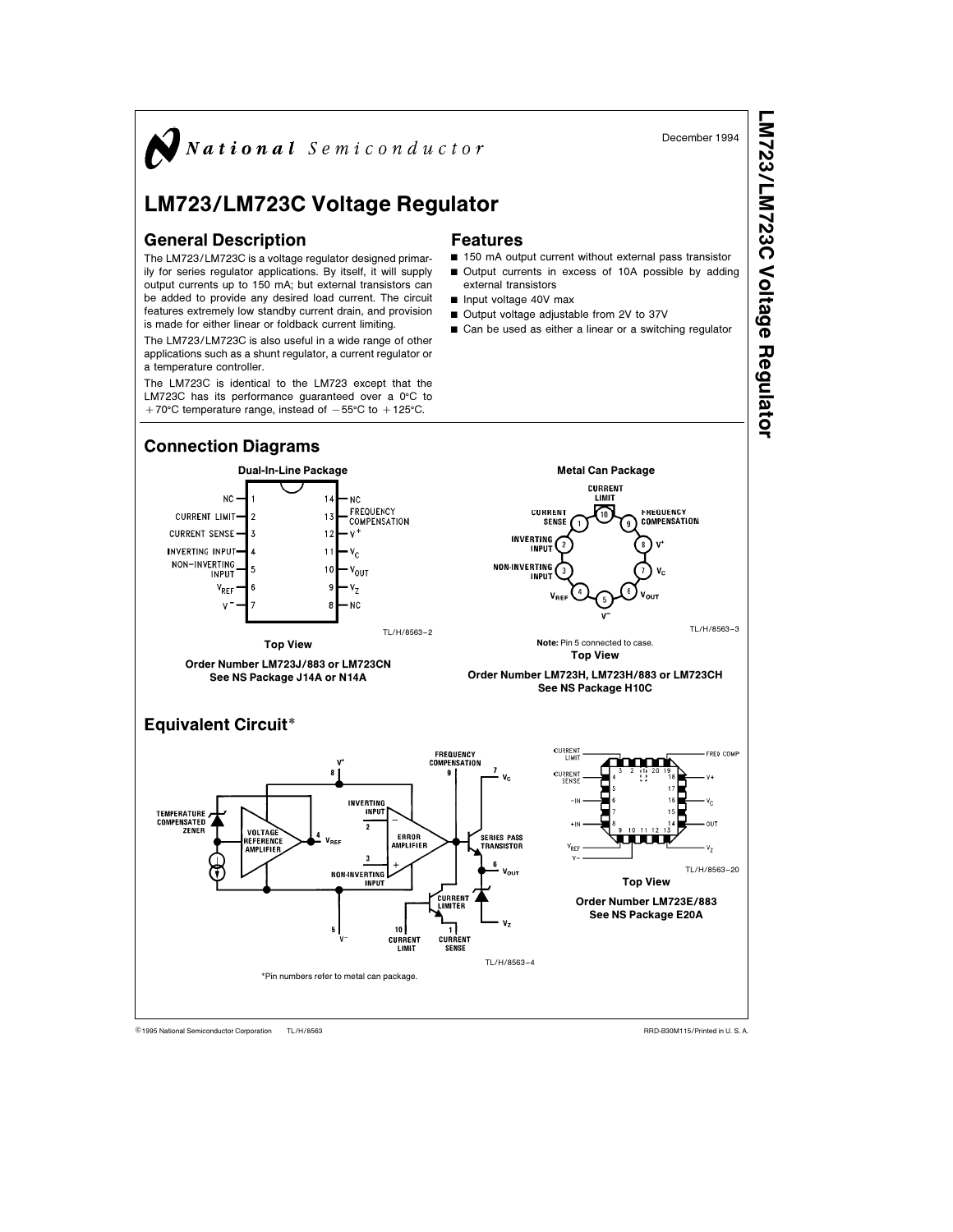## Absolute Maximum Ratings

If Military/Aerospace specified devices are required, please contact the National Semiconductor Sales Office/Distributors for availability and specifications. (Note 9)

| 50V               |
|-------------------|
| 40V               |
| 40V               |
| 8.5V              |
| 5V                |
| 25 mA             |
| 15 <sub>m</sub> A |
|                   |

| Internal Power Dissipation Metal Can (Note 1)                                                                             | 800 mW          |  |  |  |  |  |  |
|---------------------------------------------------------------------------------------------------------------------------|-----------------|--|--|--|--|--|--|
| Cavity DIP (Note 1)                                                                                                       | 900 mW          |  |  |  |  |  |  |
| Molded DIP (Note 1)                                                                                                       | 660 mW          |  |  |  |  |  |  |
| Operating Temperature Range LM723 $-55^{\circ}$ C to $+150^{\circ}$ C<br>LM723C<br>$0^{\circ}$ C to $+70^{\circ}$ C       |                 |  |  |  |  |  |  |
| Storage Temperature Range Metal Can $-65^{\circ}$ C to $+150^{\circ}$ C<br>Molded DIP $-55^{\circ}$ C to $+150^{\circ}$ C |                 |  |  |  |  |  |  |
| Lead Temperature (Soldering, 4 sec. max.)                                                                                 |                 |  |  |  |  |  |  |
| Hermetic Package                                                                                                          | $300^{\circ}$ C |  |  |  |  |  |  |
| Plastic Package                                                                                                           | 260°C           |  |  |  |  |  |  |
| <b>ESD Tolerance</b>                                                                                                      | 1200V           |  |  |  |  |  |  |
| (Human body model, 1.5 k $\Omega$ in series with 100 pF)                                                                  |                 |  |  |  |  |  |  |

## Electrical Characteristics (Notes 2, 9)

| Parameter                                                       |                                                                                                                                                                        | <b>LM723</b> |              |                   | <b>LM723C</b> |             |                   |                                                                      |
|-----------------------------------------------------------------|------------------------------------------------------------------------------------------------------------------------------------------------------------------------|--------------|--------------|-------------------|---------------|-------------|-------------------|----------------------------------------------------------------------|
|                                                                 | <b>Conditions</b>                                                                                                                                                      | Min          | <b>Typ</b>   | Max   Min         |               | Typ         | Max               | <b>Units</b>                                                         |
| Line Regulation                                                 | $V_{IN}$ = 12V to $V_{IN}$ = 15V<br>$-55^{\circ}$ C $\leq$ T <sub>A</sub> $\leq$ +125°C<br>$0^{\circ}C \leq T_A \leq +70^{\circ}C$<br>$V_{IN}$ = 12V to $V_{IN}$ = 40V |              | 0.01<br>0.02 | 0.1<br>0.3<br>0.2 |               | 0.01<br>0.1 | 0.1<br>0.3<br>0.5 | $%$ $V_{OIII}$<br>$%$ $V_{O I JT}$<br>$%$ $V_{OUT}$<br>$%$ $V_{OUT}$ |
| <b>Load Regulation</b>                                          | $I_1 = 1$ mA to $I_1 = 50$ mA<br>$-55^{\circ}$ C $\leq$ T <sub>A</sub> $\leq$ +125°C<br>$0^{\circ}C \leq T_A \leq +70^{\circ}C$                                        |              | 0.03         | 0.15<br>0.6       |               | 0.03        | 0.2<br>0.6        | % VOUT<br>% VOUT<br>% VOUT                                           |
| <b>Ripple Rejection</b>                                         | $f = 50$ Hz to 10 kHz, $C_{BFE} = 0$<br>$f = 50$ Hz to 10 kHz, $C_{BEF} = 5 \mu F$                                                                                     |              | 74<br>86     |                   |               | 74<br>86    |                   | dB<br>dB                                                             |
| Average Temperature Coeffic-<br>ient of Output Voltage (Note 8) | $-55^{\circ}$ C $\leq$ T <sub>A</sub> $\leq$ +125°C<br>$0^{\circ}C \leq T_A \leq +70^{\circ}C$                                                                         |              |              | 0.002 0.015       |               |             | 0.003 0.015       | $%$ /°C<br>$%$ /°C                                                   |
| <b>Short Circuit Current Limit</b>                              | $R_{SC} = 10\Omega$ , $V_{OUT} = 0$                                                                                                                                    |              | 65           |                   |               | 65          |                   | mA                                                                   |
| Reference Voltage                                               |                                                                                                                                                                        | 6.95         | 7.15         | 7.35 6.80         |               | 7.15        | 7.50              | $\vee$                                                               |
| <b>Output Noise Voltage</b>                                     | BW = 100 Hz to 10 kHz, $C_{BFF} = 0$<br>BW = 100 Hz to 10 kHz, $C_{REF} = 5 \mu F$                                                                                     |              | 86<br>2.5    |                   |               | 86<br>2.5   |                   | $\mu$ Vrms<br>$\mu$ Vrms                                             |
| Long Term Stability                                             |                                                                                                                                                                        |              | 0.05         |                   |               | 0.05        |                   | %/1000 hrs                                                           |
| <b>Standby Current Drain</b>                                    | $I_L = 0, V_{IN} = 30V$                                                                                                                                                |              | 1.7          | 3.5               |               | 1.7         | 4.0               | mA                                                                   |
| Input Voltage Range                                             |                                                                                                                                                                        | 9.5          |              | 40                | 9.5           |             | 40                | $\vee$                                                               |
| Output Voltage Range                                            |                                                                                                                                                                        | 2.0          |              | 37                | 2.0           |             | 37                | $\vee$                                                               |
| Input-Output Voltage Differential                               |                                                                                                                                                                        | 3.0          |              | 38                | 3.0           |             | 38                | V                                                                    |
| $\theta_{JA}$                                                   | Molded DIP                                                                                                                                                             |              |              |                   |               | 105         |                   | °C/W                                                                 |
| $\theta_{JA}$                                                   | Cavity DIP                                                                                                                                                             |              | 150          |                   |               |             |                   | °C/W                                                                 |
| $\theta_{JA}$                                                   | H10C Board Mount in Still Air                                                                                                                                          |              | 165          |                   |               | 165         |                   | °C/W                                                                 |
| $\theta_{JA}$                                                   | H10C Board Mount in 400 LF/Min Air Flow                                                                                                                                |              | 66           |                   |               | 66          |                   | °C/W                                                                 |
| $\theta$ JC                                                     |                                                                                                                                                                        |              | 22           |                   |               | 22          |                   | °C/W                                                                 |

Note 1: See derating curves for maximum power rating above 25°C.

Note 2: Unless otherwise specified,  $T_A = 25^{\circ}$ C, V<sub>IN</sub> = V<sup>+</sup> = V<sub>C</sub> = 12V, V<sup>-</sup> = 0, V<sub>OUT</sub> = 5V, I<sub>L</sub> = 1 mA, R<sub>SC</sub> = 0, C<sub>1</sub> = 100 pF, C<sub>REF</sub> = 0 and divider impedance as seen by error amplifier  $\leq 10$  k $\Omega$  connected as shown in Figure 1. Line and load regulation specifications are given for the condition of constant chip temperature. Temperature drifts must be taken into account separately for high dissipation conditions.

Note 3: L<sub>1</sub> is 40 turns of No. 20 enameled copper wire wound on Ferroxcube P36/22-3B7 pot core or equivalent with 0.009 in. air gap.

Note 4: Figures in parentheses may be used if R1/R2 divider is placed on opposite input of error amp.

Note 5: Replace R1/R2 in figures with divider shown in Figure 13.

Note 6:  $V^+$  and  $V_{CC}$  must be connected to a +3V or greater supply.

Note 7: For metal can applications where V<sub>Z</sub> is required, an external 6.2V zener diode should be connected in series with V<sub>OUT</sub>.

Note 8: Guaranteed by correlation to other tests.

Note 9: A military RETS specification is available on request. At the time of printing, the LM723 RETS specification complied with the Min and Max limits in this table. The LM723E, H, and J may also be procured as a Standard Military Drawing.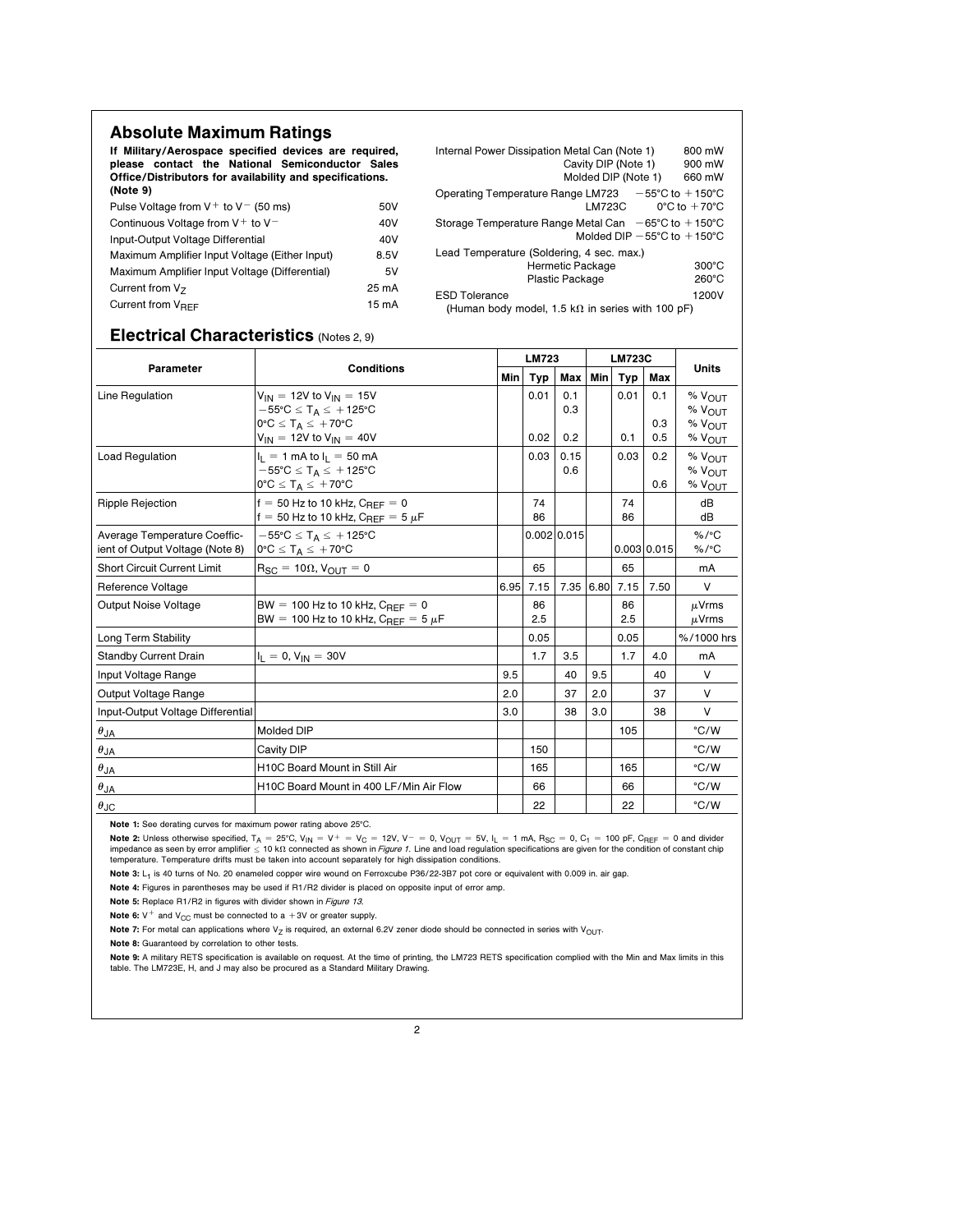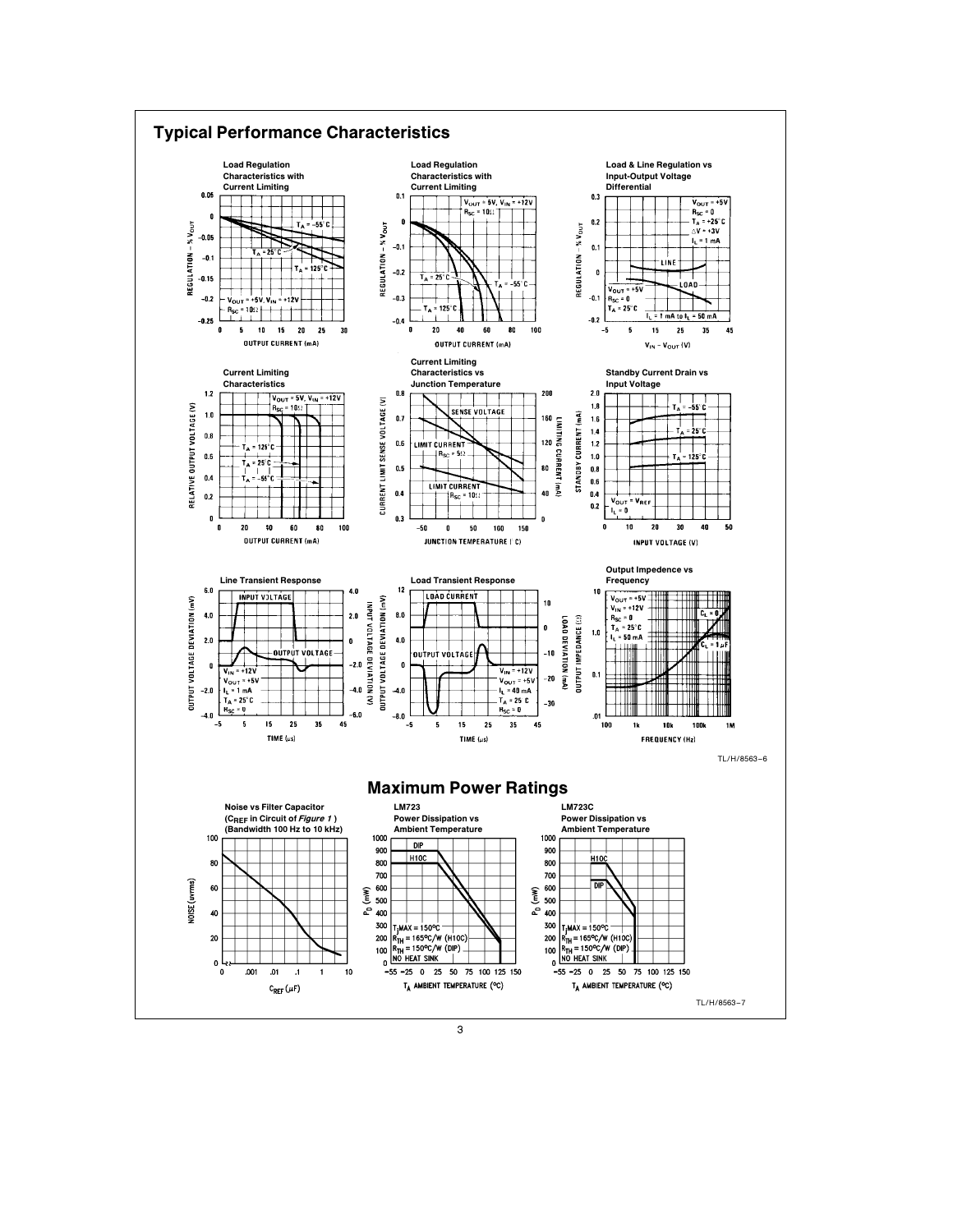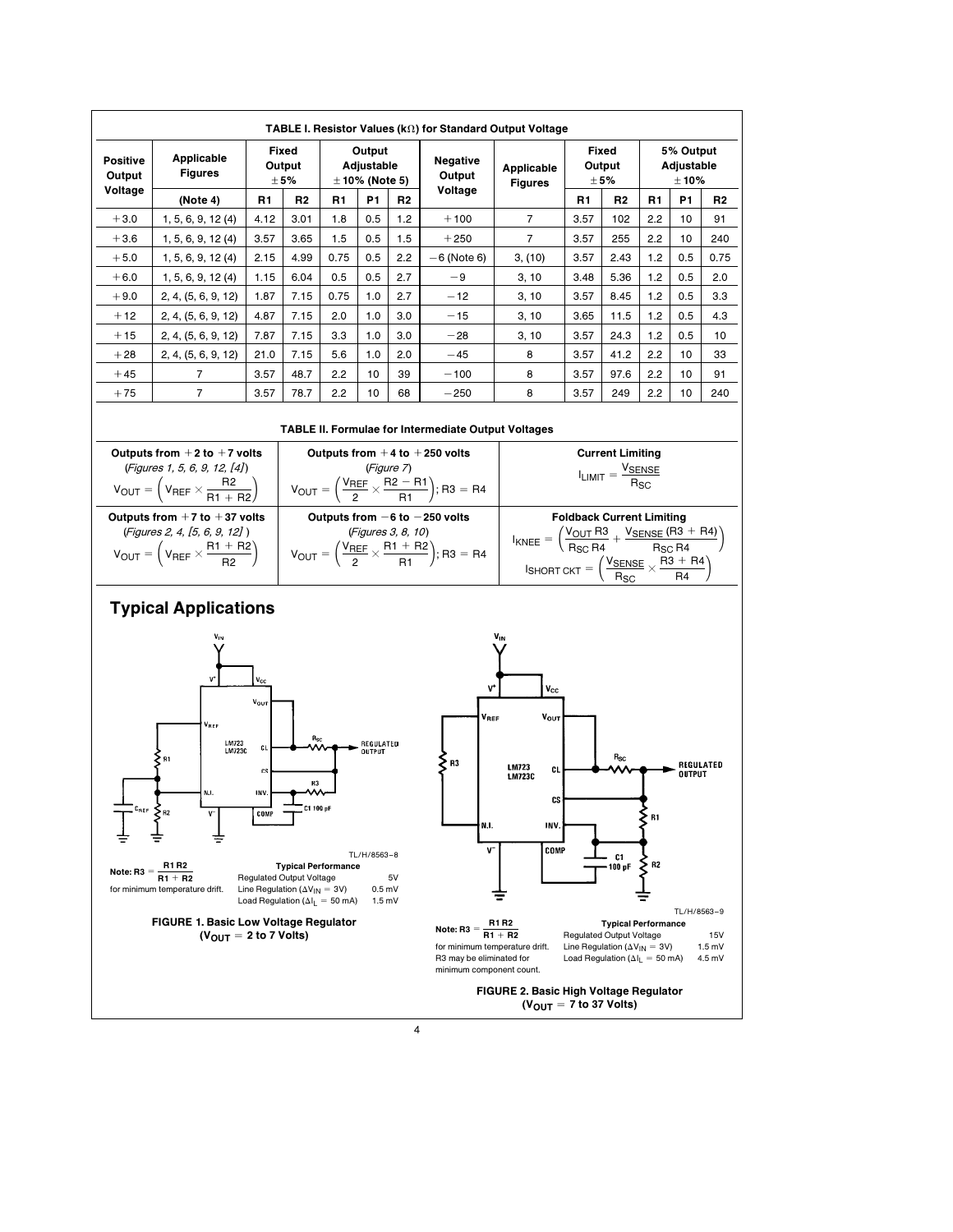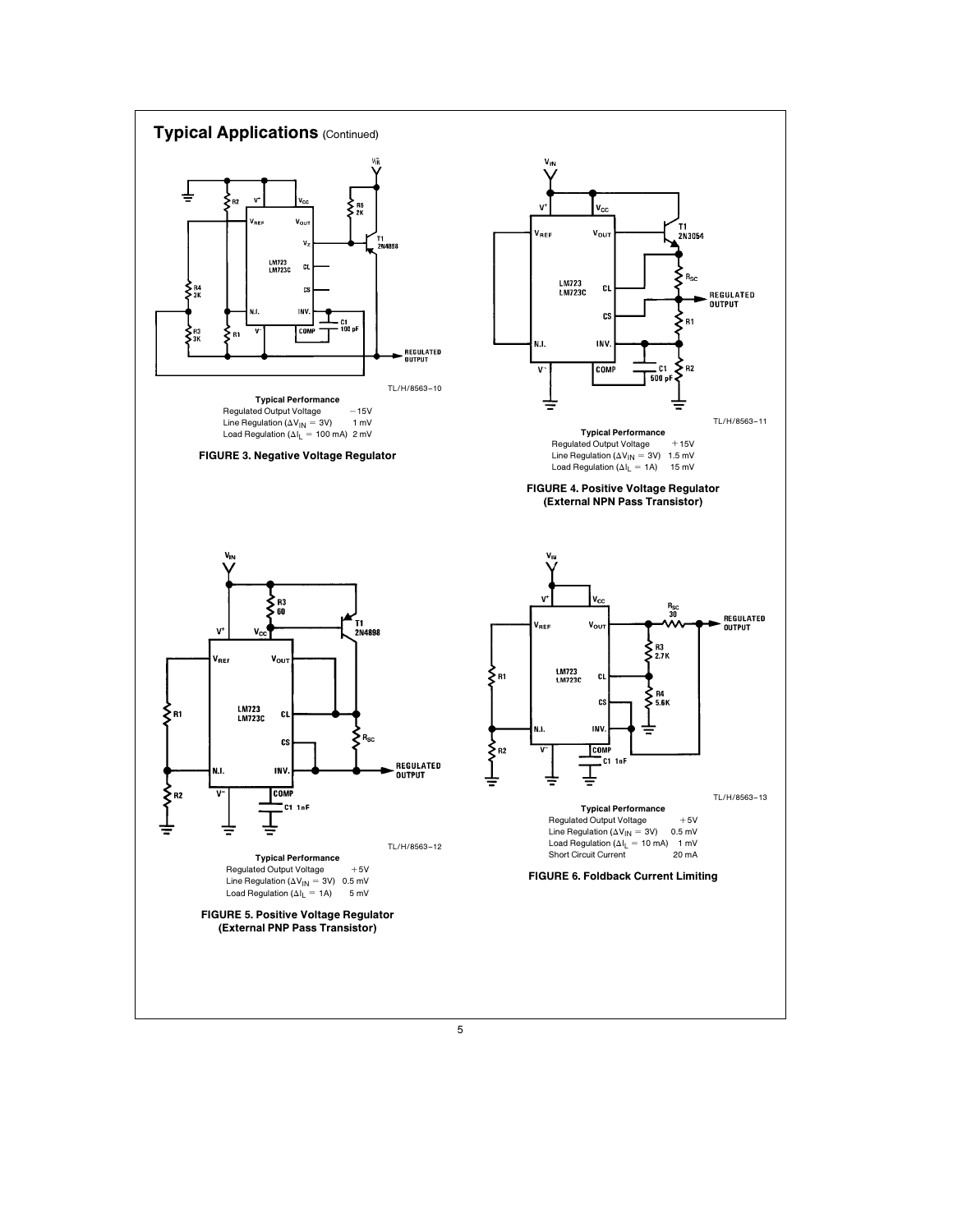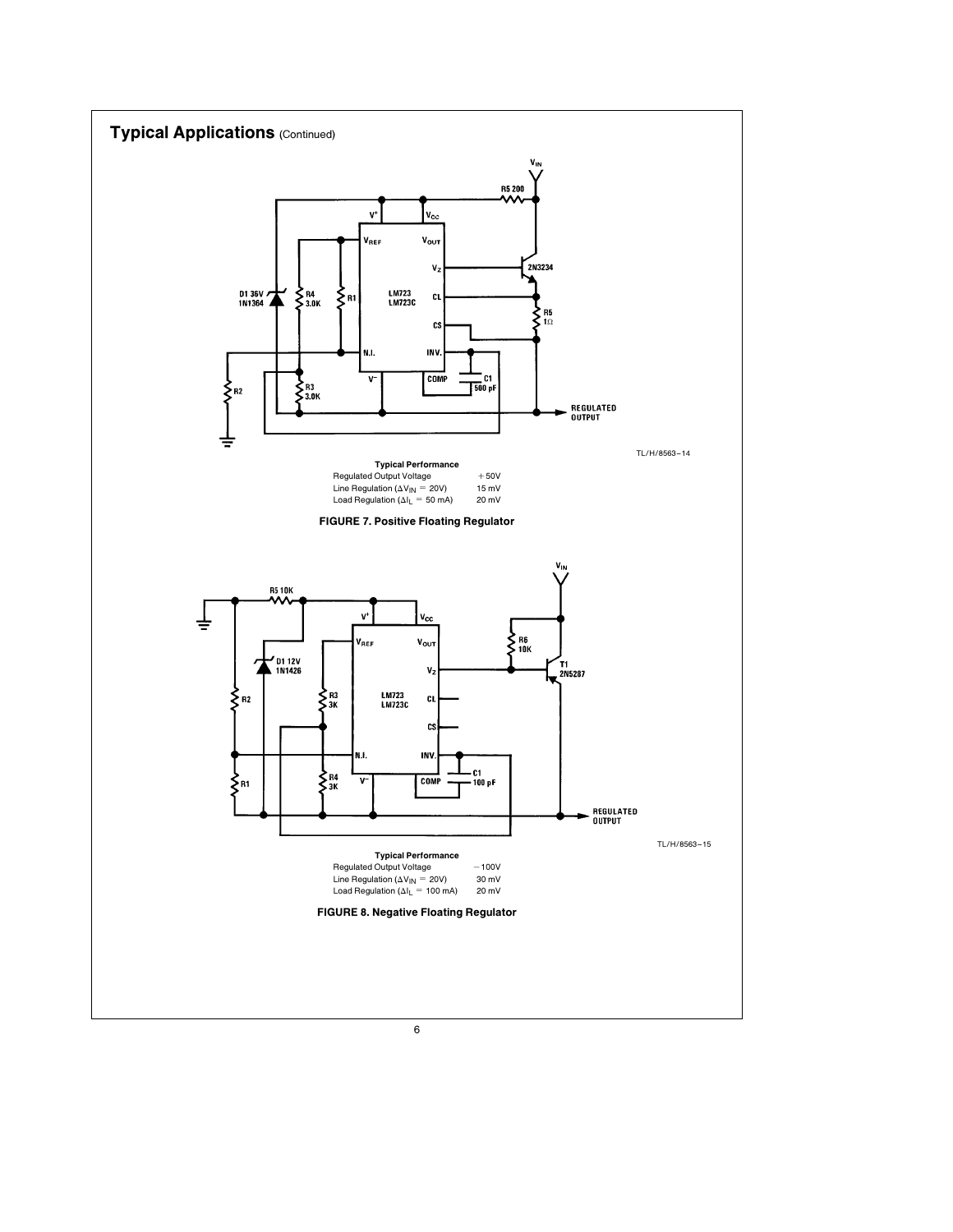

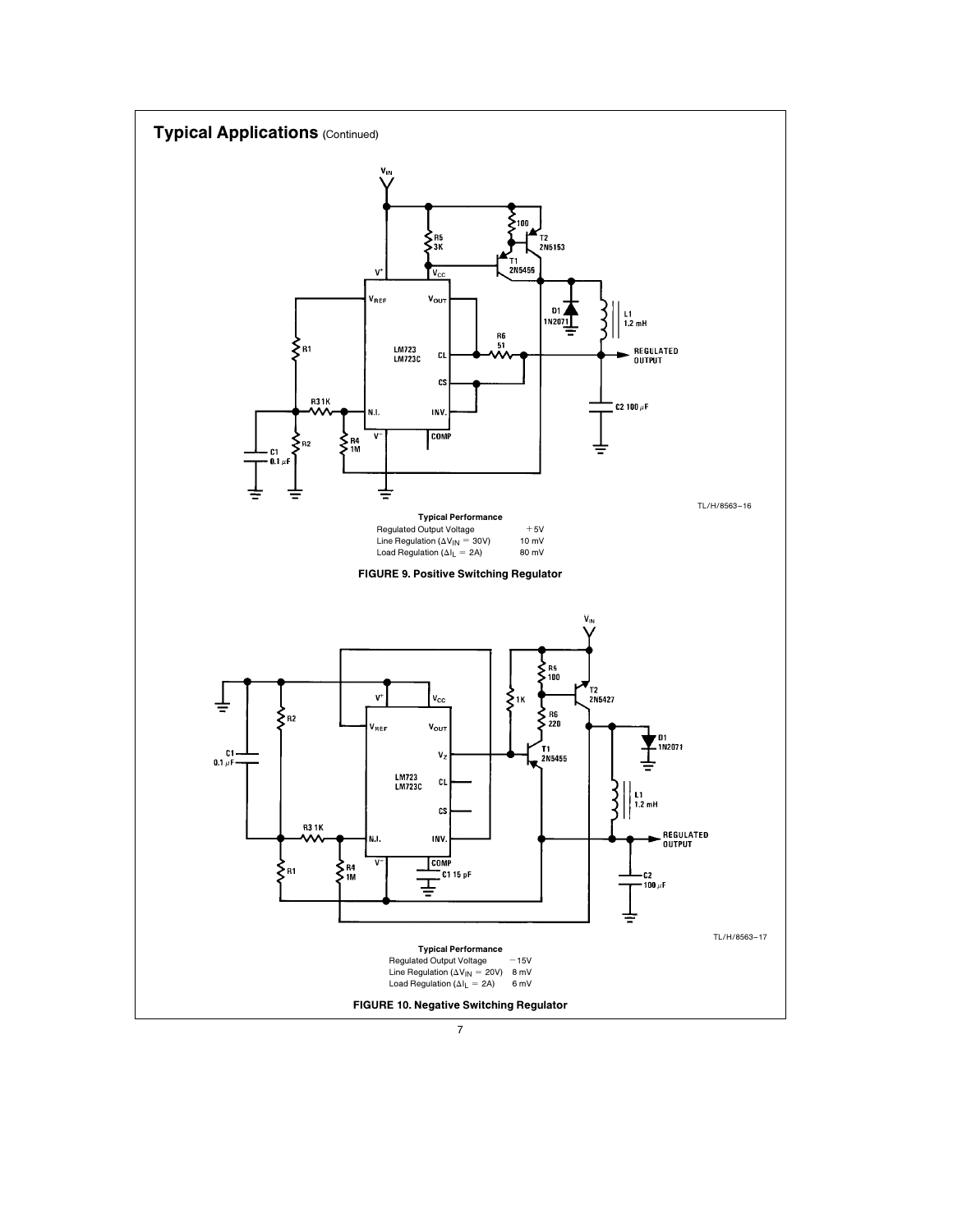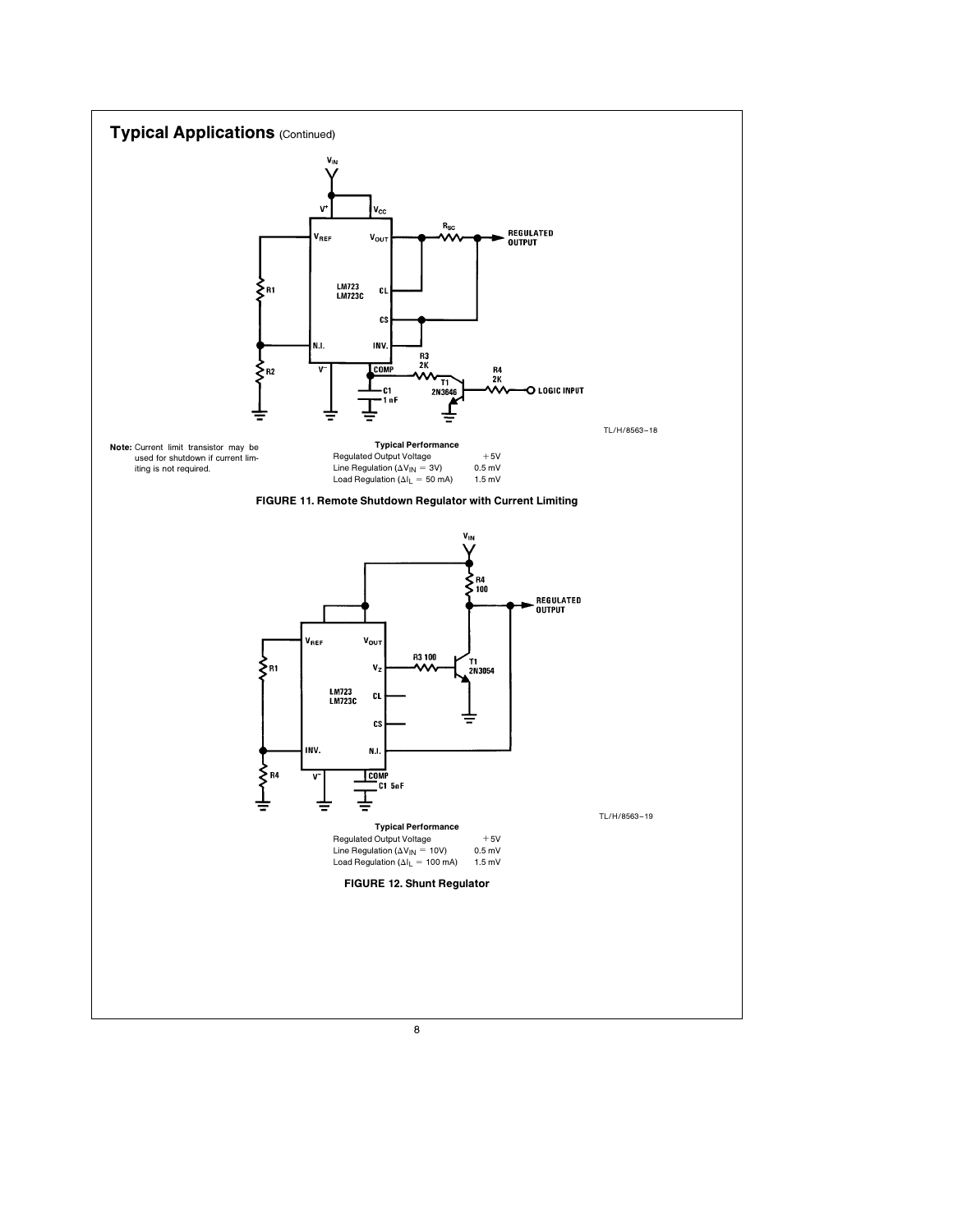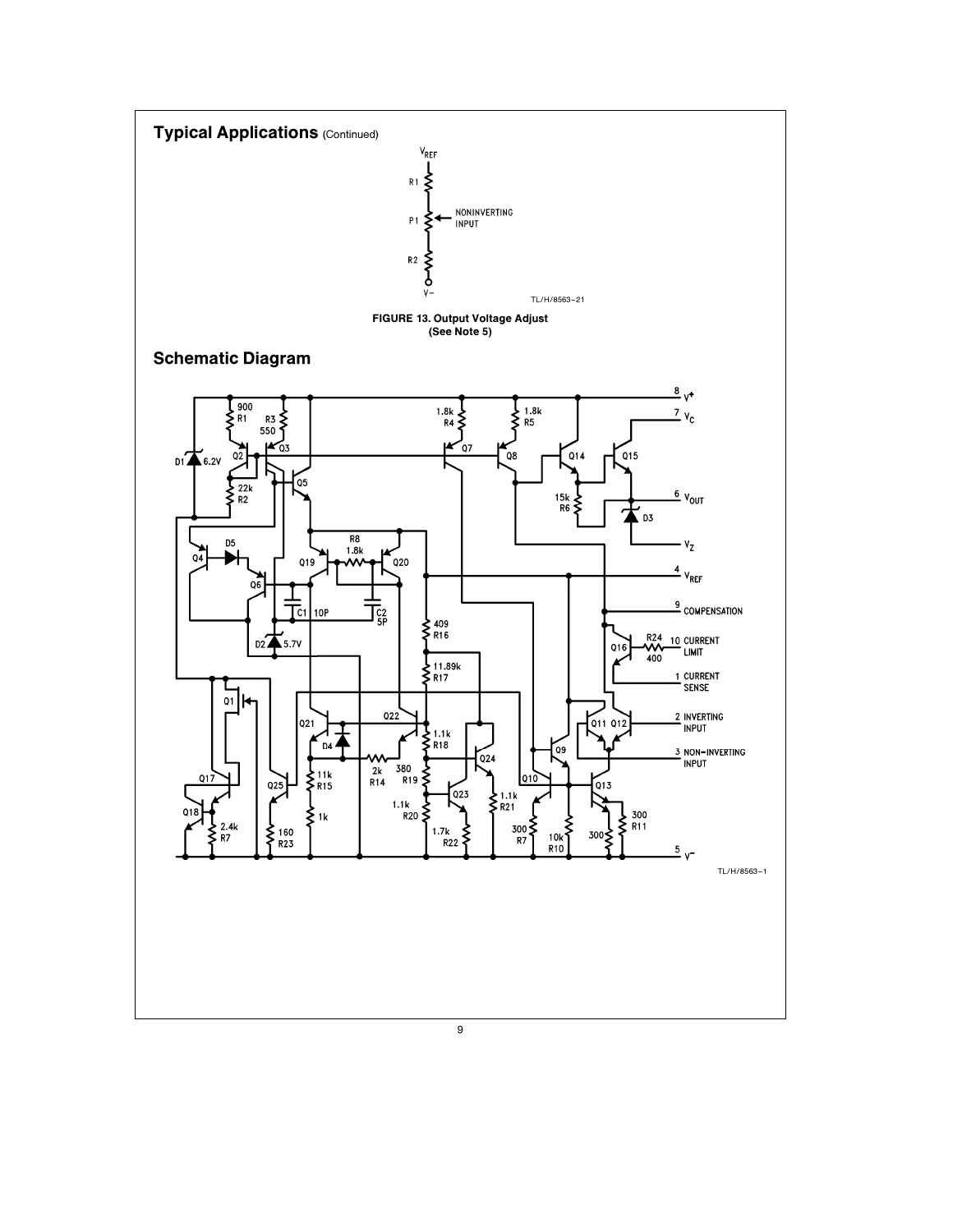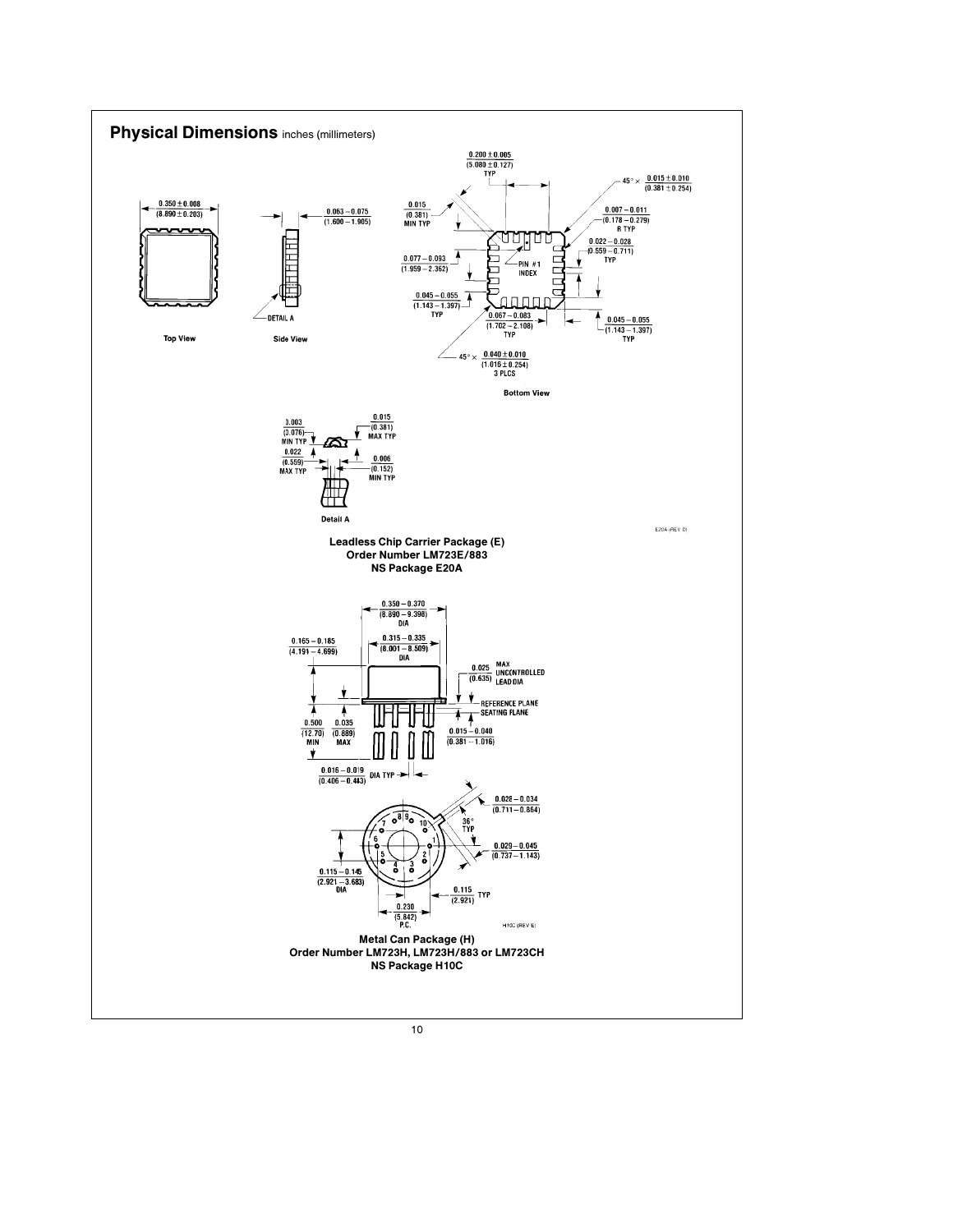